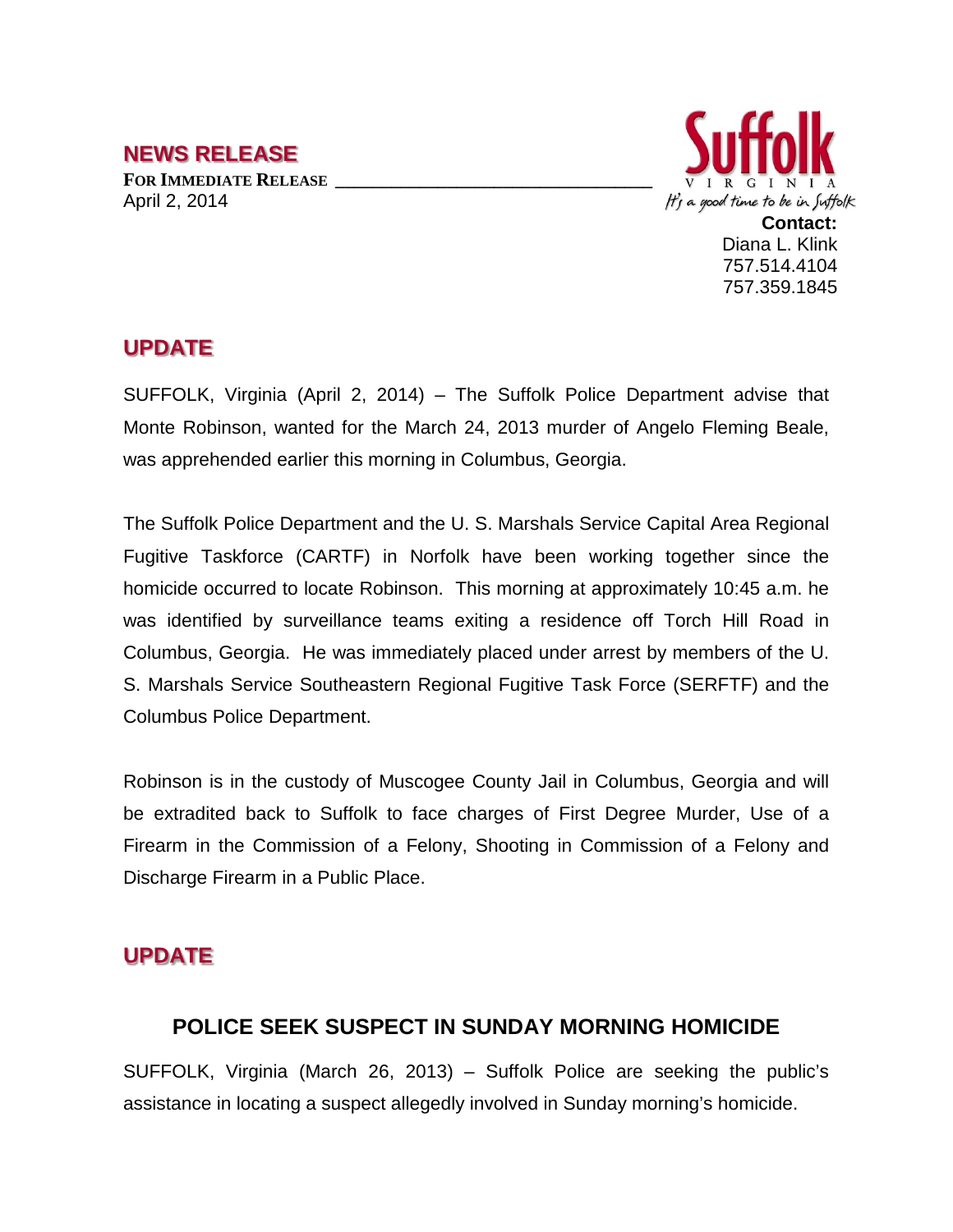Warrants are on file for Monte Robinson, age 20, last known address the 900 block of Davis Boulevard, Suffolk, following the investigation into the weekend homicide. Robinson is further described as a black male, 6'2", and weighing 175 pounds.

Robinson is wanted on charges of First Degree Murder, Stab Cut or Wound, Use of a Firearm in the Commission of a Felony, and Reckless Handling of a Firearm.

Detectives D. Burke and W. Shockley are the lead detectives on this case.

Anyone with information on Robinson's whereabouts is asked to contact Crime Line at 1-888-Lock-U-Up. When calling Crime Line, callers do not have to give their names or appear in court. If information leads to an arrest, the caller could qualify for a reward of up to \$1,000.

#### ###

### **UPDATE**

SUFFOLK, Virginia (March 24, 2013) – The victim in this morning's shooting has been identified as Angelo Fleming Beale, age 24, of the 1800 block of Nansemond Parkway in Suffolk.

The lead investigators in this case are Detectives D. Burke and W. Shockley.

### **POLICE INVESTIGATING EARLY MORNING HOMICIDE**

SUFFOLK, Virginia (March 24, 2013) – Suffolk Police are currently investigating a homicide which occurred early this morning.

Officers responded to Cogic Square Apartments at 94 Stacey Drive for a shots fired call at approximately 2:53 a.m. The call was upgraded to a black male subject in his early 20's that was shot. Officers had been at the same apartment complex, located